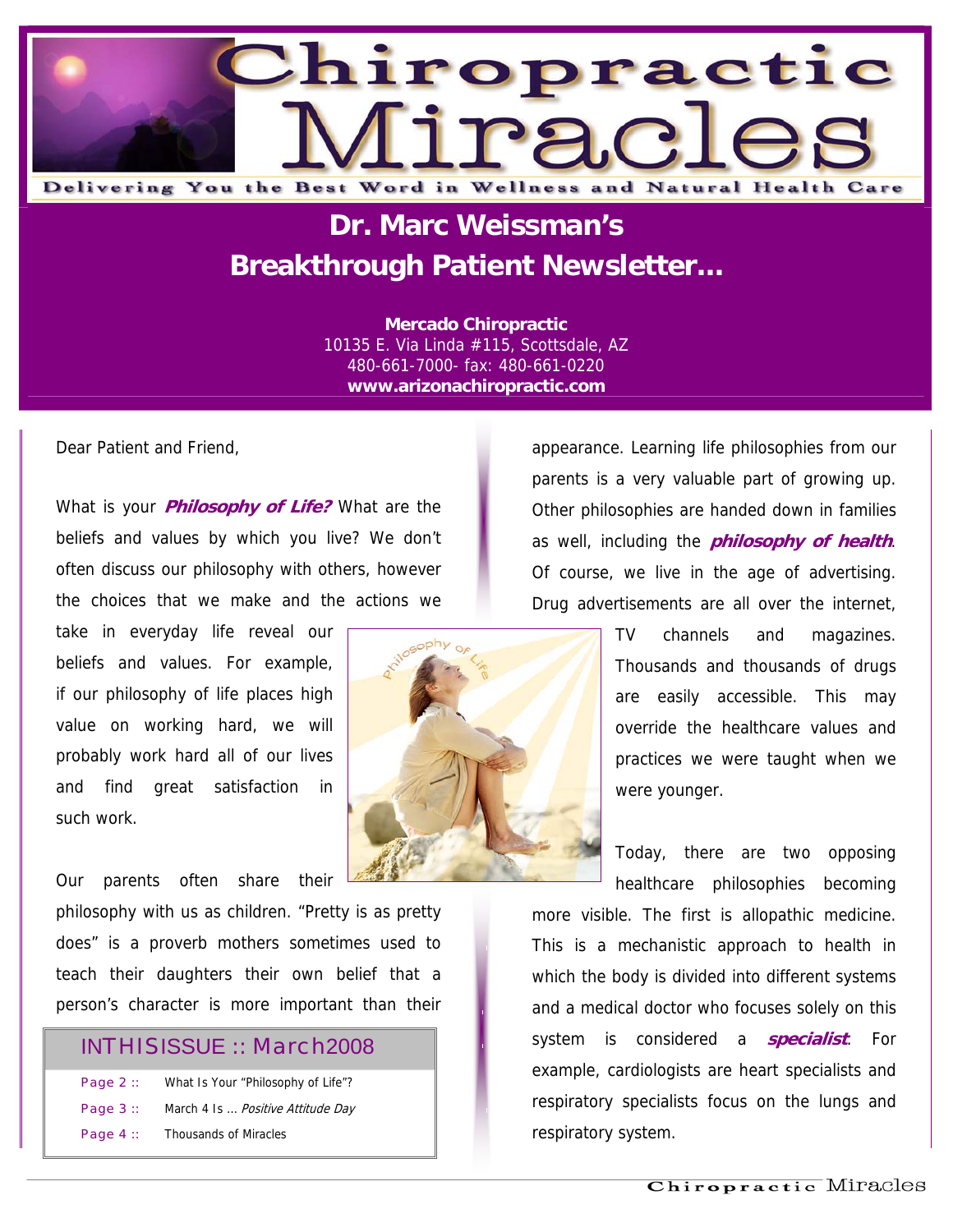hese doctors diagnose their patient's illness by examining smaller parts of the whole structure. A condition is diagnosed by gathering test results and symptomatology, then introducing a treatment, usually drugs, in hopes the medication will relieve the symptoms and restore the sick body to health. **T**



This approach disregards the understanding that the human body is very intelligent and is fully capable of healing the body of disease and weakness. This human intelligence needs no help, other than a fully functioning nerve system. Sometimes the body may deteriorate so badly that it needs drug intervention to sustain life until the body can regain its ability to heal itself.

The second health care philosophy is chiropractic care. The chiropractic philosophy of health focuses on **YOU** and is centered on the philosophy that the human body, being knit together in a wonderful way, will heal itself given the right opportunity and circumstances. The passion for the Doctor of Chiropractic is to promote the healing process by locating and removing any interference or blockage in the nerve system, which may be interfering with your ability to express your maximum health potential.

The philosophy of chiropractic encourages us to take control of our own health, listen to the messages our body is sending us, and get to the cause of the problem instead of simply covering them up with medication.

What is your philosophy of health? If you suffer from pain or illness and desire a long-term solution to optimal health, make an appointment **TODAY** to visit your chiropractor. If you value your body's ability to heal itself and you believe natural approaches are best, choose the philosophy of chiropractic care. You will be glad you did!

Before we move ahead, let me first thank those of you for continuing to be wonderful patients and friends and for choosing to live the **Chiropractic Lifestyle**. I commend you for taking charge of your health and the health of those you love!

> **What is your philosophy of health?**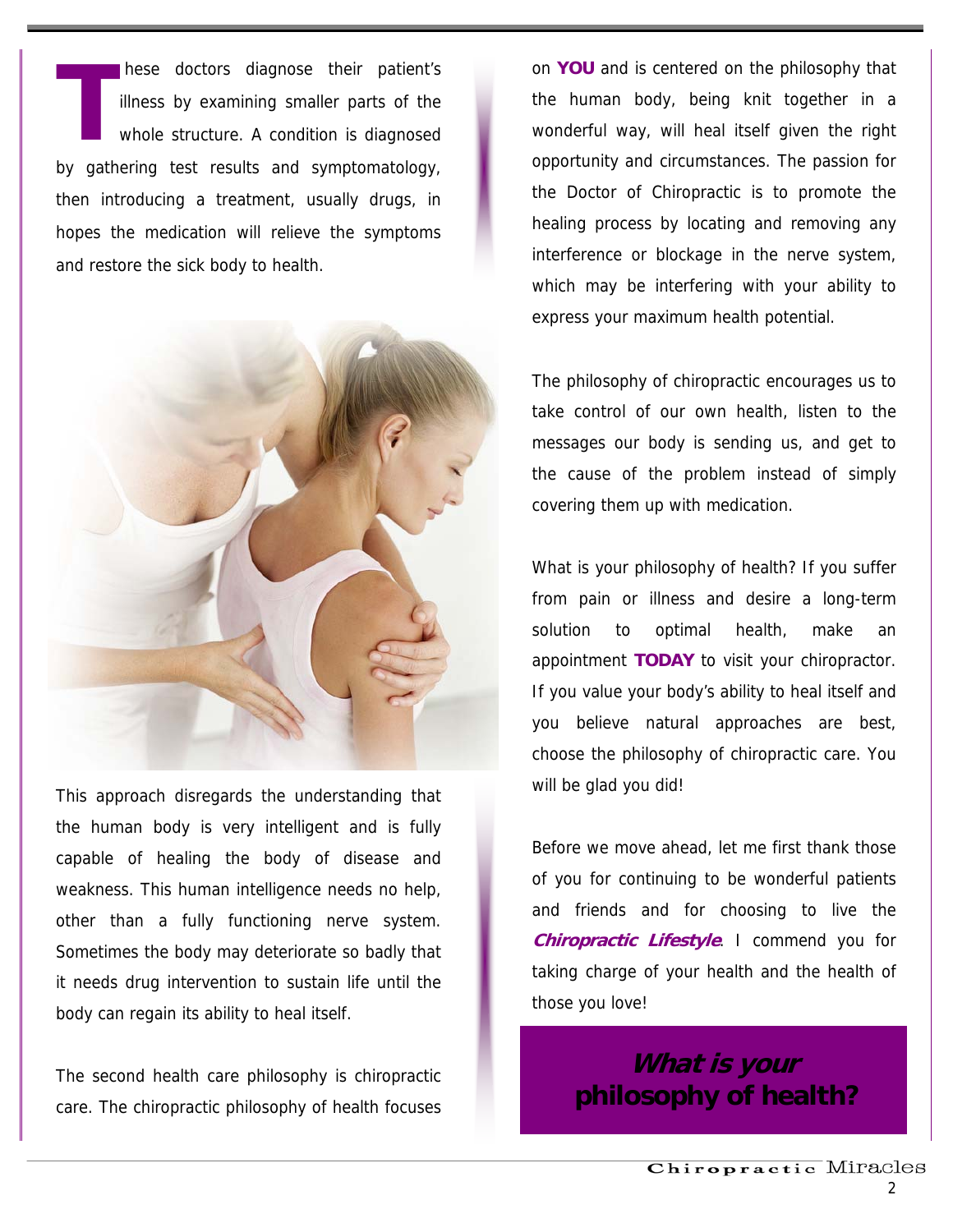### **March Forth on March 4 It's… Positive Attitude Day**

National **Positive Attitude Day** is an observance to encourage you to have a positive attitude while putting your best intentions into action, both personally and professionally.

Today, trade negative, weakening thoughts for positive, powerful thinking and you'll immediately see yourself break through limitations you may have believed insurmountable. You'll realize that

you can accomplish more than you originally thought possible. In the next five minutes, you can be living in a brighter, more positive world. In the next five minutes, a dreary day can be transformed into a day filled with positive promise. How can this



happen? It can happen because of you.

Make today a pivotal day in your life. Make today the day that you commit to creating abundant thoughts, joy, health, vitality, and of demonstrating the highest standards for yourself.

Realize that the secret to living is in Giving. Give more of your time, your talents, your resources and your love than ever before. Practice this **Positive Attitude** and watch the **BIG** results you will create in your life. It doesn't take much to brighten your world.

Yet it can make a tremendous positive difference for you and for those around you. A smile is a good way to start. A kind word, a helpful act, some real patience and understanding will add to the brightness.

Brighten your world just a little bit, and that brightness will be reflected more than you might imagine. Send out your own special

> goodness today, and it will come back in even greater measure.

> You don't have to be stuck with a day that's going nowhere. Take a little time, make a little effort, brighten your world and see just how quickly things improve.

So, **March Forth on March Fourth.** Hold yourself to a higher standard today, ask more of yourself, and have an Attitude of Gratitude. It will take you a long way! Share this attitude with others. It's contagious!

**Help to make our world a much brighter place!**